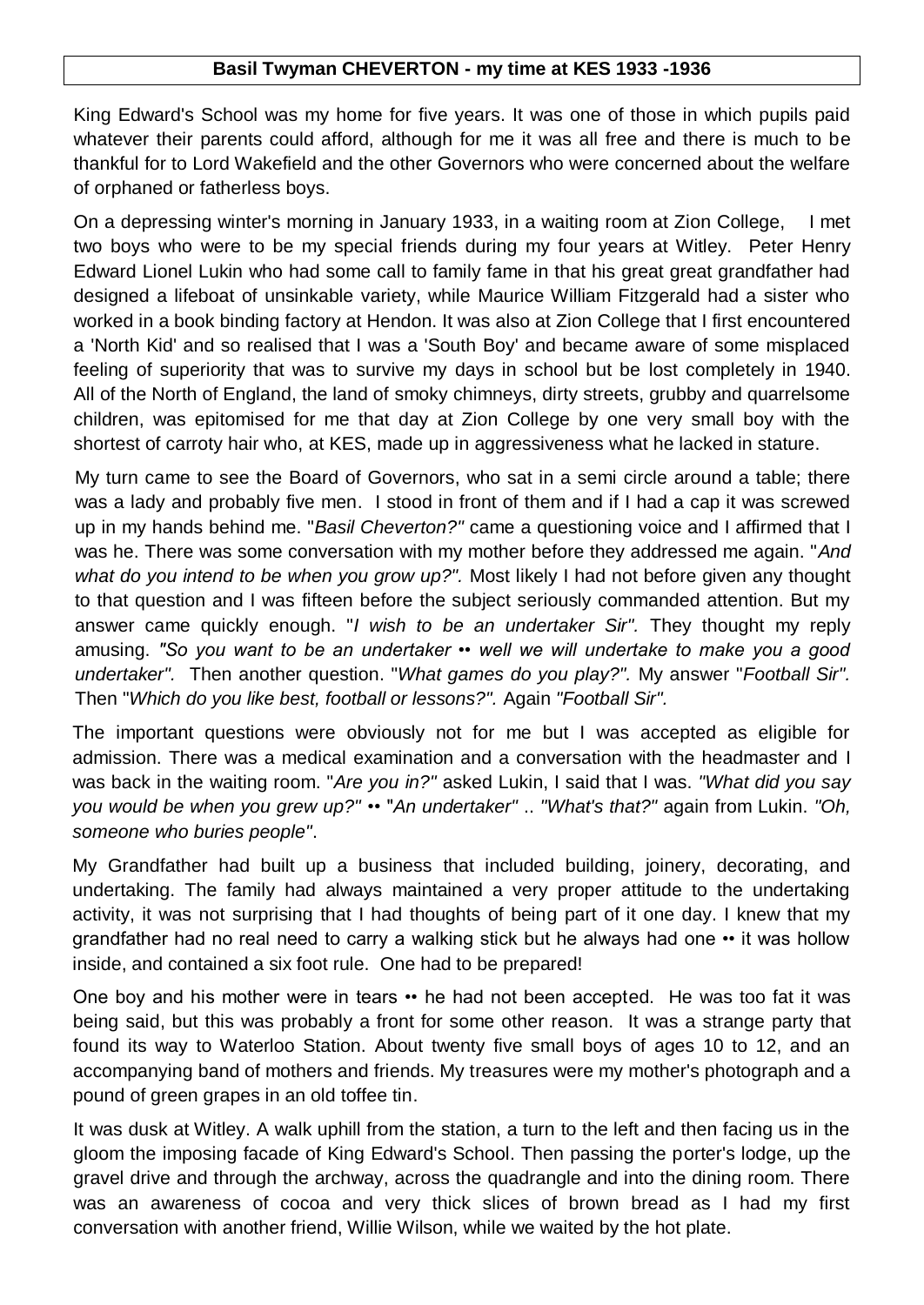The K.E.S. of 1933 was very different to the school I left in 1936, although 50 years on the further changes are dramatic. Now there are some 500 pupils, about half being girls and about 100 day scholars. Now the School is in the Headmaster's Conference orbit with a fine reputation and impressive fees. There are perhaps four or five on bursaries whereas in my time I did not know of anyone who paid a penny. Charlie Hessel did boast that his mother kept five bars of gold under her bed, while another boy claimed Marie Dressler the film star as an aunty, but there were no fathers, or Parent's Days. My mother visited Witley twice and we had tea in the visitor's room which was Mr Bennett's Office converted for the occasion. A requirement for being at K.E.S. was that one was poor.

In 1933 there was essentially, a main block of buildings forming three sides of a square, all part of the original construction. The front overlooking the Milford to Chiddingfold Road contained the Headmaster's house, apartments for three unmarried masters, Senior Master's house, the Headmaster's Office, Master's Common Room, the School Dentistry, Monitor's Common Room, and a small School Museum. On the left side of this front block (the Junior side) were the Junior Dormitories, and below them was the Science Laboratory, Tailor's Shop, Boot Shop, Clothing Store and Laundry Depository. On the right side (the Senior side) were the Senior Dormitories, six in all, and below them were six main classrooms of which three were partitioned and could serve as one large classroom as happened on wet Sunday afternoons when the Senior Master read us a story instead of us going for the more usual school walk.

Also below the Senior dormitories was the Bath House containing a dozen or so showers and the dressing rooms. We were required to bathe twice a week when there was a ritual of standing with hands held high for medical examination. During some afternoons the school barber made use of one of the dressing rooms. Haircuts were once a month or so, the names of those required to attend being read out at lunch time when there was also an announcement for those who had letters or parcels to collect. We knew the barber as 'pimp\* because of a large Cromwell like feature. The poor man was probably at the bottom of our popularity charts.

Forming the fourth side of the square of buildings was the Dining Hall, and leading off from one corner were two more classrooms, box room, changing room and gymnasium. We kept our private possessions in the 'box' room where there was also a very elementary 'spit and polish' boot cleaning facility •• a large cake of blacking which required moistening before application to our boots. The boxes were, in effect, pigeon holes with hanging flaps .. not locked, although I cannot recall any Instance of theft. Each boy had a school number, mine being 250, which appeared over the boxes, as also over the 'tin lockers' in the changing room. We kept our spare set of 'sailor' clothes in open pigeon holes in the dormitories; the 'tin lockers' were for games kit, shoes, overcoats and capes.

Other buildings separated from the main block included the woodwork and metal-work shops, a rifle range, the Sanatorium, the 'Wakefield' open-air playground and the School Chapel. The 'San' was a large building with a mysterious 'upstairs' where there was a padded cell and stories of a 'white lady'! It had once been a sanatorium for TB patients as its name implies. Downstairs there were several wards, for the sick, fortunately never completely full although in January and February there would be several boys with minor influenza and other ailments. A week in the 'San' was for most considered to be a good scrounge and there were those who tried to wangle it. Eating orange peel was said to give one a modest increase in temperature! A Sister was in charge, assisted by a Nurse; they were our only contact with the female sex.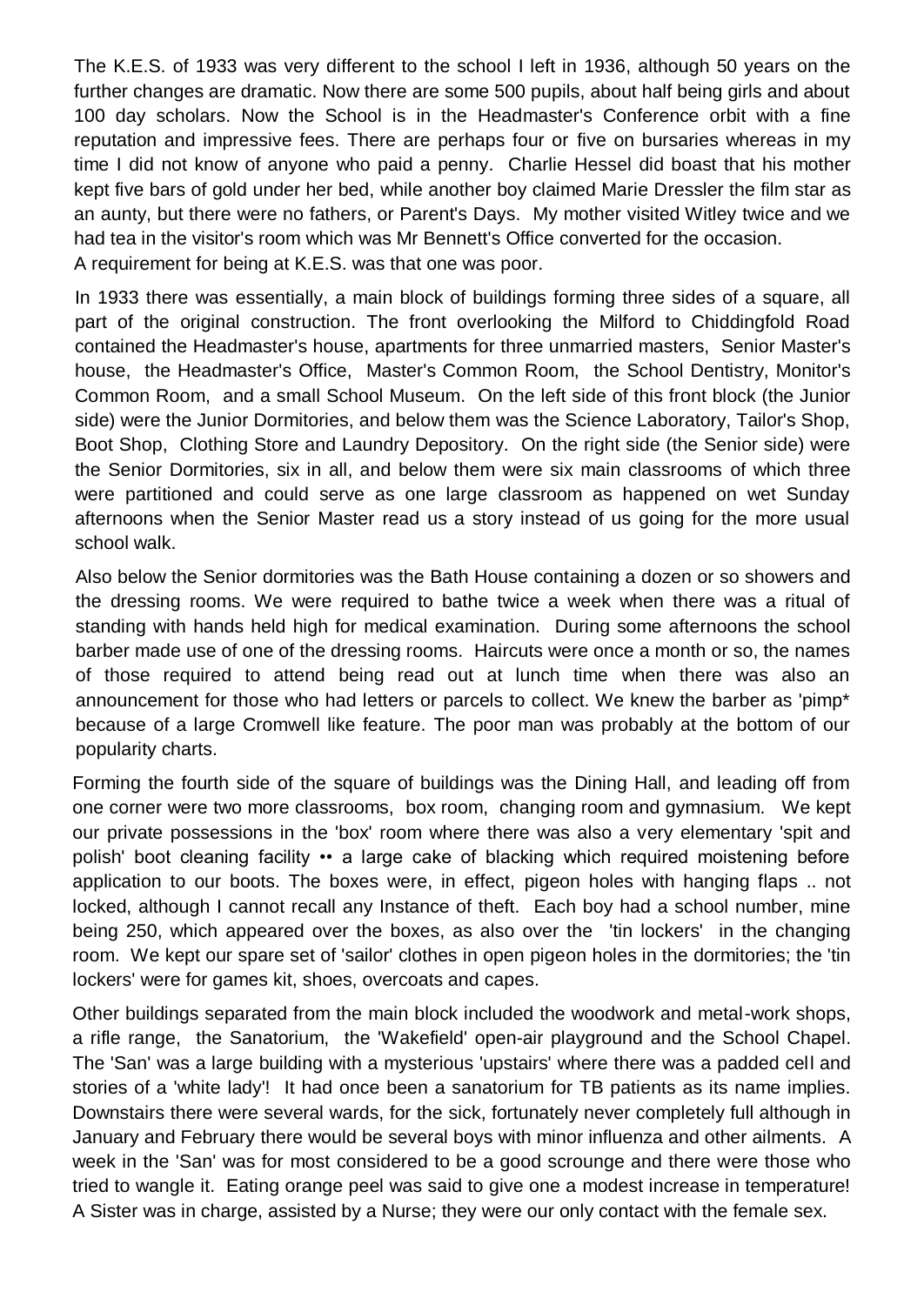The school day started with the 'call bell' at 6.30 am. By 7.45 we were to have washed, tidied ourselves, and completed a room task. This task could involve the polishing of the floor or attending to the general tidiness of the dormitory. An inspection was made by Mr Bennett and points were awarded for cleanliness. At the end of each school year a 'Cleanliness Shield' was awarded to the dormitory with the best record.

First parade was at 7.45 am in the gymnasium. After a brief inspection, usually by Mr Quelch, there was a 15 minutes service in the School Chapel on every day except Wednesday and Sunday. Breakfast followed, with parade for school at 9 o'clock. The Fifth, Shell, and Sixth Forms had one morning of woodwork and one morning of metalwork a week. All Forms had a morning of housework devoted to the cleaning of school buildings.

To a fortunate one or two would fall the job of assisting Mr Bennett to make up the penny packets of tuck to be sold after lunch. This required a 'chit' from ones housemaster which would permit the purchase of combs, ping pong balls, tiger nuts or Mickey Mouse toffees at 'ten-a-penny'. A particularly unpleasant chore was the housework on Sunday mornings. It was an important milestone reached when ones status excused the Sunday morning sweeping of the Box Room, etc.

After the lunch break (we knew it as dinner break) there was afternoon school on Monday, Tuesday, Thursday and Friday. During the winter the break was extended to 3 o'clock to allow time for games of football. After tea there was 'Preparation\* in the evening. During the summer, afternoon school followed immediately after lunch with 'prep' before tea. Cricket was, of course, the game for the summer and was played between 6.00 and 7.30 pm.

'Set games' were compulsory and we were required to play on about every other day unless excused by the 'San' as being unfit for games or P.T. The compulsory games of football and cricket were miserable experiences for the few who were useless at them; I was neither brilliant nor useless. 'House' games were on Wednesday afternoons about once a fortnight, and to play for ones House was, for most, a great satisfaction.

Junior dormitories were abed by 8 pm, and lights out for the Senior 'dorms' was 8.45 pm. This followed a supper of lime juice and biscuits, or cocoa with bread and cheese, depending on the season. The duty master made his rounds of the dormitories, sometimes with a goodnight joke, and much later, at about 11 pm, the night-watchman (who was also the barber) visited the dormitories; sometimes in stocking feet, picking his way between drawing pins strategically positioned in the lobby! The early arrival of the watchman might produce a warning call of '*Philip'* but usually, at 11 pm, three hundred boys would be asleep.

As term went by queer writings appeared on the corridor walls .. 20 DTEL might be the inscription. Then this would be altered to 19 DTEL and 18 DTEL. This was, of course, 18 days to Easter Leave. Our holidays were generous but no schoolboy thought them long. There was two weeks at Easter, three weeks at Christmas, and six weeks in the summer.

What a wonderful routine it was, commencing the day before with Mr Radford reading us a story from 'The Adventures of Professor Brainstaum' •• then there was the issue of clean laundry, kltbags, and the pocket money. Holidays always started on a Tuesday and ended on a Thursday; the school was completely closed. We left in two parties •• the main contingent bound for London and the North, and a very much smaller number for places South. We changed trains at Haslemere where we had golden pudding for lunch.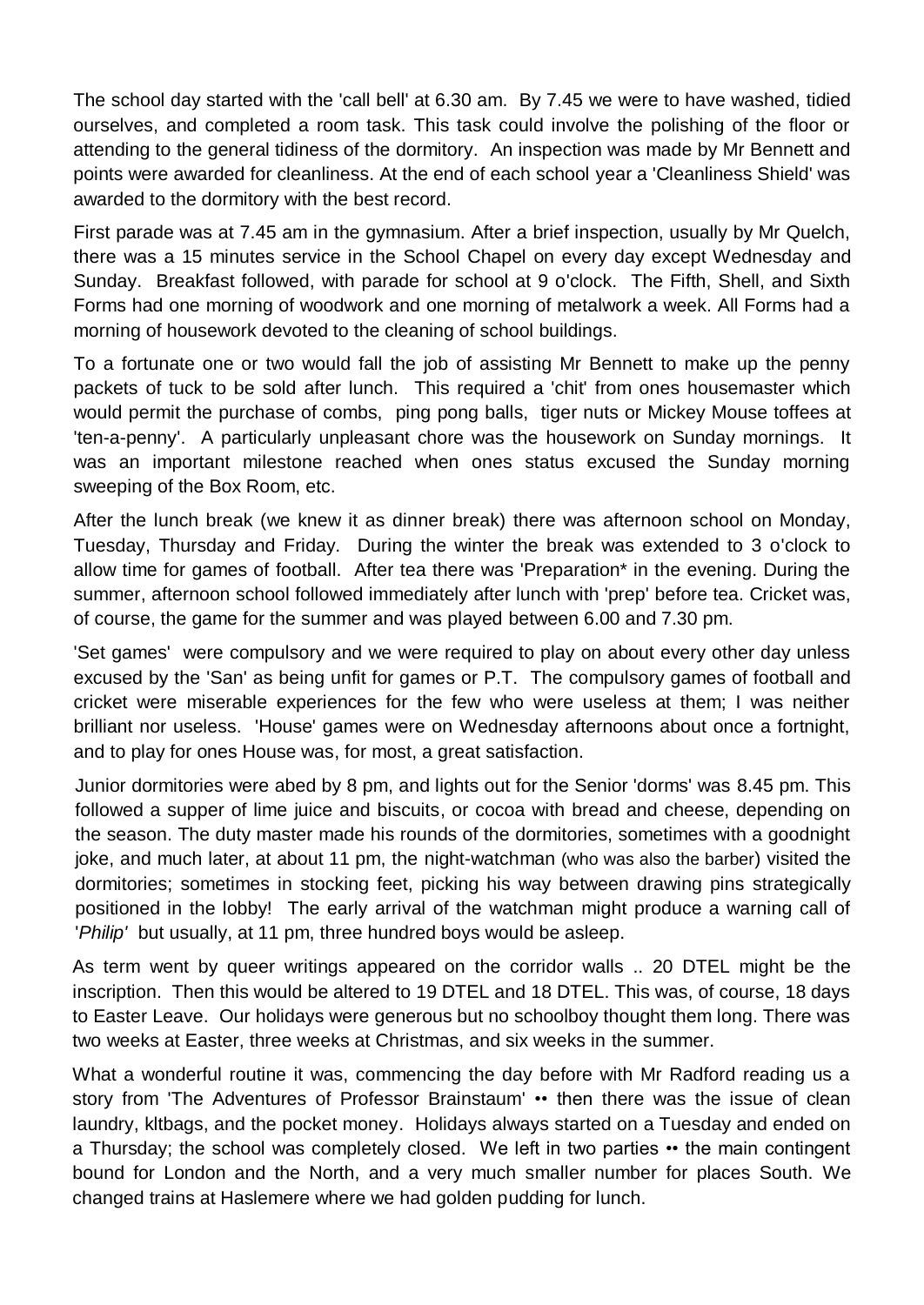The monthly logmarks parade held high prominence in school life. Misbehaviour was punished by detention, the period varying from 10 to 120 minutes. Detention was spent with exercises of 'running on the spot' inside or outside depending on the state of the weather. Each 10 minutes of detention counted as one logmark. To receive 20 logmarks in a month meant that one was very likely to be caned at the end of that month. Every month 'The Flag' was awarded to the dormitory with the lowest logmarks. In my later years boys without any logmarks were allowed out alone for Sunday afternoon walks during the month following. For the others there was a School Walk with one master in front and another at the rear.

It was an annual custom for the school to witness the daylight rehearsal of the Aldershot Tattoo, and this was much appreciated. There was also the annual hike to Hindhead, where we were allowed to roam for a couple of hours or so in the Devil's Punch Bowl. This will have painful memories for some because on one occasion there was a large scale 'scrumping raid' with retribution to follow. An angry farmer had complained to the Head who asked for those responsible to come forward as we were assembled on Gibbet Hill.

Only one boy admitted to the offence so that when we had returned to school we were all given a piece of paper and told to write down the names of anyone seen stealing or eating apples. I recall that the slips of paper had been the same as we used on Sundays to write down our contribution, if any, to the collection. My name was on the list, and I had certainly climbed the farmer's tree. Fortunately for me I had also been given some apples by a friendly householder. The caning session that was to follow went on until after lights out.

I had done well in the classroom, spending my last two years in the upper form. I had once headed the list for mathematics with 101%! The School undertook to find a job for all school leavers as well as to provide a suit of clothes. Some boys had passed the entrance examination for R.A.F. Apprentices and it was decided that, because some of the Upper Sixth would be taking this same examination, all might as well work to the same syllabus. In this way the Exam Form was created. I sat the R.A.F. entrance examination and K.E.S. paid the fee, which was 2/6d. My thoughts had been turning to a career as a Post Office Engineer and to this end I had studied the construction of lead acid accumulators and the charging of such things. But I passed the R.A.F. examination held in November 1935, when I was just 15, and in the January of 1936 I went to R.A.F. Station Halton for interview and medical examination.

I travelled up to London from Witley in the morning of January 29<sup>th</sup> and met the main body of recruits at Marylebone Station. On arrival at Halton Camp we were given fish cakes and mash for tea. Next day my eyesight failed me in the medical tests and after one more night I returned to Witley. At first I was disappointed but was soon back to the old ways of school and a career in the Royal Air Force for me was quite forgotten.

1936 was the only school year for which I kept a diary but on most pages I had written *'same as usual'*. There were clearly no thoughts for posterity - March 11th noted "*Senior cross country run, I should have gone but Sister says I might catch cold •• booh".* More interestingly, on Sunday June 14<sup>th</sup> "Three boys on private pass (walk) found the body of a *dead child in a ditch".* This event caused some excitement for quite a while, the boys having to give evidence in the Guildford Court and receiving 2/6d each for doing so.

K.E.S. had its own Cadet Corps with parades held every other Tuesday for an hour. Cadets were instructed on Squad, Section, and Platoon Drill, the mechanism of Service rifles was explained to those old enough and, in time, every boy was familiar with rifle drill.